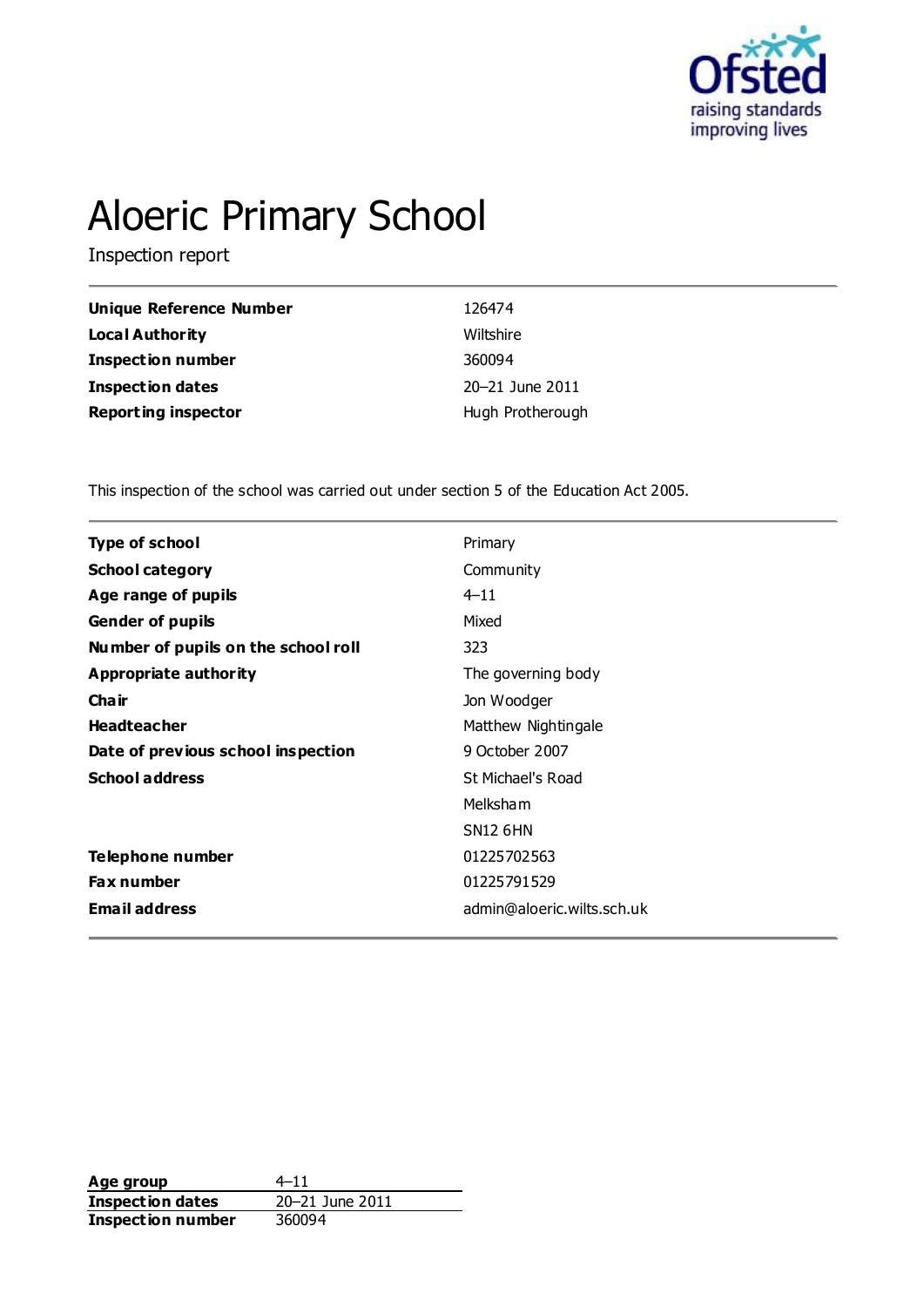The Office for Standards in Education, Children's Services and Skills (Ofsted) regulates and inspects to achieve excellence in the care of children and young people, and in education and skills for learners of all ages. It regulates and inspects childcare and children's social care, and inspects the Children and Family Court Advisory Support Service (Cafcass), schools, colleges, initial teacher training, work-based learning and skills training, adult and community learning, and education and training in prisons and other secure establishments. It assesses council children's services, and inspects services for looked after children, safeguarding and child protection.

Further copies of this report are obtainable from the school. Under the Education Act 2005, the school must provide a copy of this report free of charge to certain categories of people. A charge not exceeding the full cost of reproduction may be made for any other copies supplied.

If you would like a copy of this document in a different format, such as large print or Braille, please telephone 0300 123 4234, or email **[enquiries@ofsted.gov.uk](mailto:enquiries@ofsted.gov.uk)**.

You may copy all or parts of this document for non-commercial educational purposes, as long as you give details of the source and date of publication and do not alter the documentation in any way.

To receive regular email alerts about new publications, including survey reports and school inspection reports, please visit our website and go to 'Subscribe'.

Royal Exchange Buildings St Ann's Square Manchester M2 7LA T: 0300 123 4234 Textphone: 0161 618 8524 E: **[enquiries@ofsted.gov.uk](mailto:enquiries@ofsted.gov.uk)**

W: **[www.ofsted.gov.uk](http://www.ofsted.gov.uk/)**

© Crown copyright 2011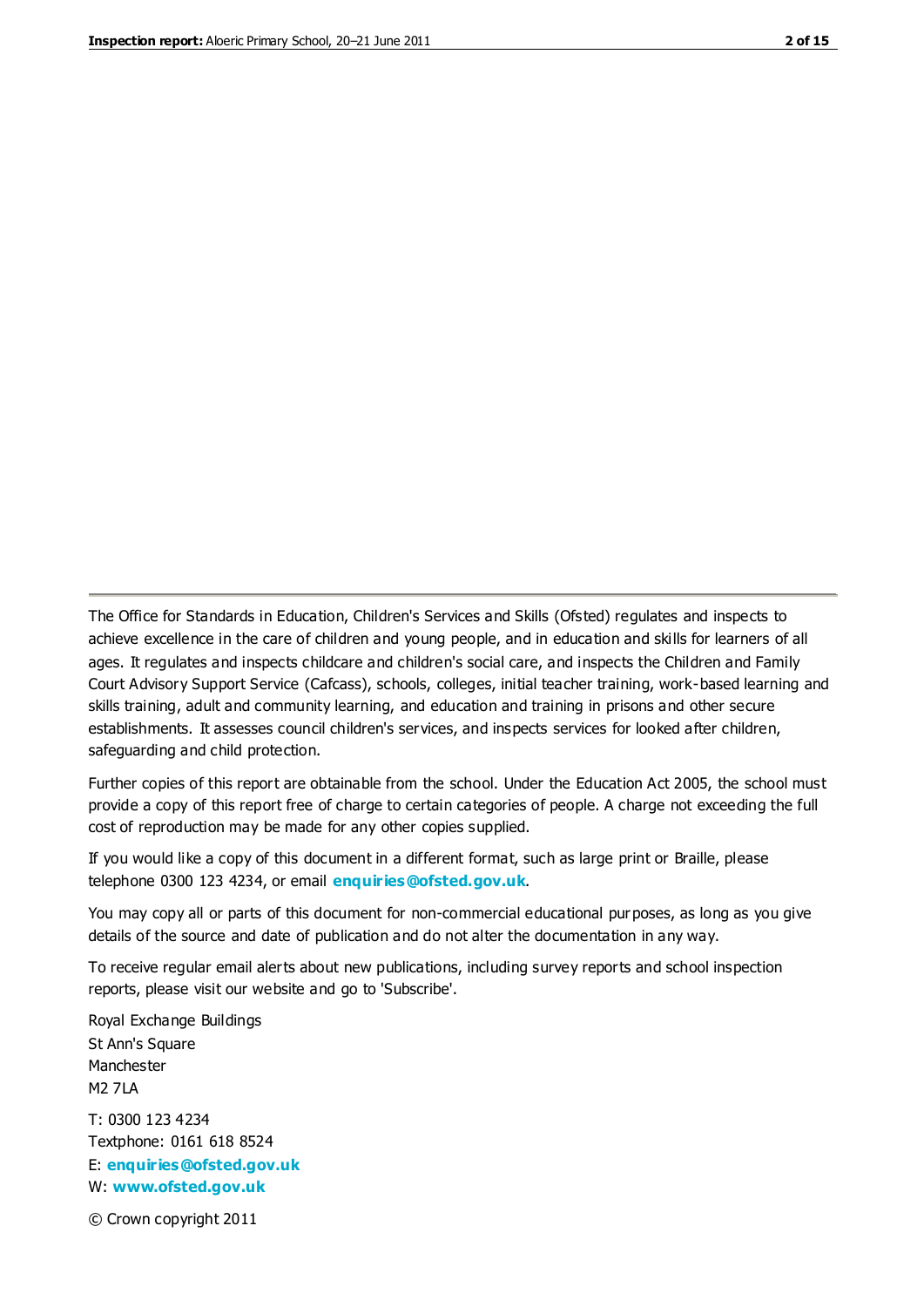## **Introduction**

This inspection was carried out by three additional inspectors. They observed a total of 23 lessons and 11 teachers. Inspectors met with parents and carers, members of the governing body and staff. In addition to informal conversations in lessons, they held meetings with the school council and groups of pupils, including some from Years 2 and 6. They observed the school's work and looked at a range of information, including samples of pupils' work, the school improvement plan, curriculum and lesson planning and the tracking of pupil progress. They analysed the responses from 94 parent and carer questionnaires as well as those from staff and pupils.

The inspection team reviewed many aspects of the school's work. It looked in detail at a number of key areas.

- The profile of pupils' current achievements, especially in writing and for higher attainers and those with special educational needs and/or disabilities.
- The pace and challenge of teaching and the extent to which teaching meets the range of pupils' abilities.
- $\blacksquare$  The quality of feedback to pupils about their work.
- The extent to which leaders and managers can demonstrate the impact of their work on improving provision and pupil outcomes.

## **Information about the school**

The school is larger than the average sized primary school. Most pupils are White British. Other groups represented include White and Black Caribbean and White and Black African. Few pupils speak English as an additional language. The proportion of pupils known to be entitled to free school meals has increased since the school started offering a cooked lunch and is broadly average. The proportion of pupils with special educational needs and/or disabilities is broadly average.

A new headteacher took up post in September 2009.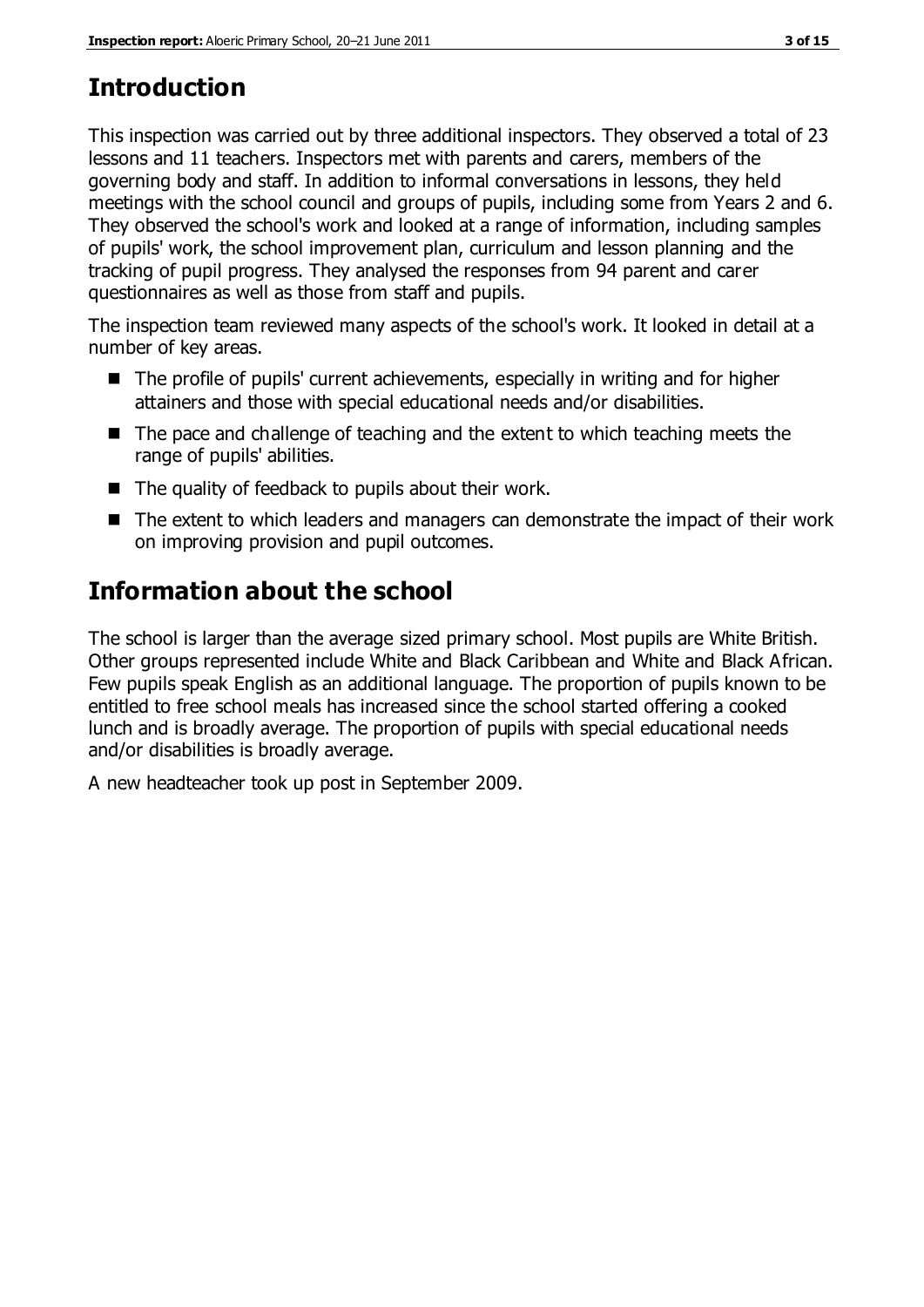## **Inspection judgements**

| Overall effectiveness: how good is the school?  |  |
|-------------------------------------------------|--|
| The school's capacity for sustained improvement |  |

#### **Main findings**

The school provides a satisfactory quality of education for its pupils. Many of the strengths identified in the previous inspection report have been sustained and improved. Highly effective work in respect of safeguarding and care, guidance and support ensures pupils' well-being and has led to outstanding outcomes in their sense of safety and the adoption of healthy lifestyles. The school is forging excellent links within its immediate community. Parents and carers told the inspectors of noticeable improvement in the way the school seeks their views and enables them to play a fuller part in supporting their children's education.

Apart from a sharp dip in 2009, pupils' performance in the Year 6 national tests has been broadly in line with the national average. Since the previous inspection, pupils' attainment in mathematics has improved but results in writing have weakened, especially amongst the boys. Inspectors' analysis of the school's data and pupils' current work shows that attainment continues to rise, especially in English. Pupils of all backgrounds and abilities are making satisfactory progress from their starting points, but too few of the higher attainers are yet reaching the higher levels of which they are capable.

The reasons for this lie in the variable quality of teaching. Teaching is rarely less than satisfactory, but not enough is good and outstanding. Teachers plan conscientiously and frequently enliven learning with good quality resources and the use of new technologies which motivates the pupils. Teaching assistants provide effective support for the potentially vulnerable pupils and those with special educational needs and/or disabilities. Despite thorough planning, work is not always matched closely enough to pupils' abilities. Sometimes teachers talk for too long and their questions to pupils are not sharp enough. Relationships between staff and pupils are cordial and adults provide them with plenty of encouragement, but pupils are not always clear about what they have achieved and what they need to do to improve their work. Expectations for the presentation of work are inconsistent across the school.

The headteacher has made an accurate evaluation of the school and has taken decisive actions to drive improvement, most notably in respect of pupil well-being and safeguarding. Individual pupil progress is tracked with rigour so that teachers are held to account for the performance of their pupils. Staff morale is high and middle managers have a secure oversight of their subject responsibilities across the school. The immediate impact of this is evident in a steady improvement in attainment, and especially that of the boys in writing. Appropriate actions are underway to improve the consistency of teaching and the curriculum. There is good capacity for sustained improvement.

Up to 40% of the schools whose overall effectiveness is judged satisfactory may receive a monitoring visit by an Ofsted inspector before their next section 5 inspection.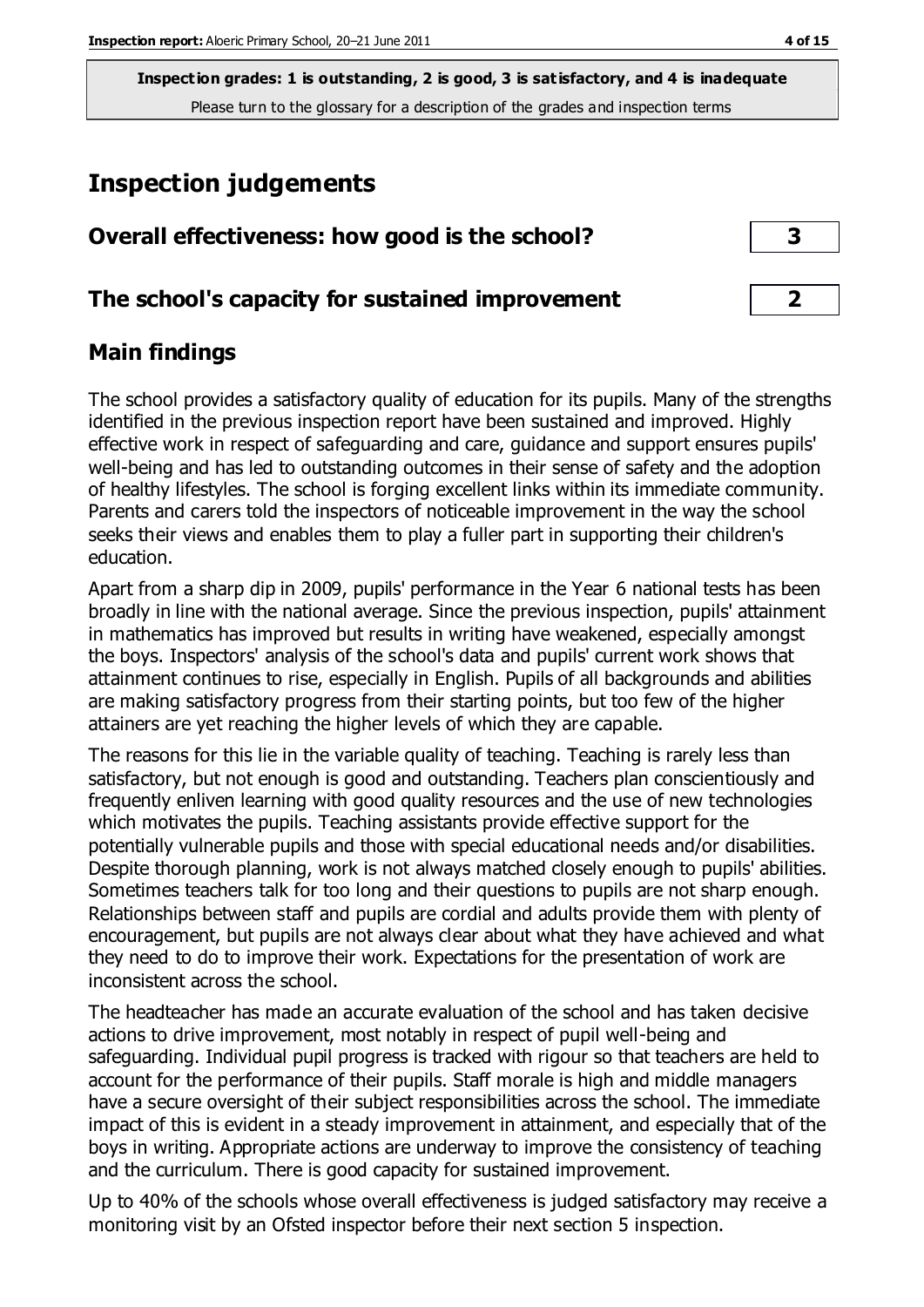#### **What does the school need to do to improve further?**

- Accelerate progress and raise attainment to levels that are securely above the national average in English and mathematics by improving the quality and consistency of teaching; for example, by:
	- $=$  ensuring a close match of work to the abilities of all groups of pupils, especially the higher attainers
	- developing teachers' questioning skills so that they probe pupils' understanding and deepen learning
	- improve feedback to pupils so that they know the levels at which they are working and their next steps in learning
	- raising expectations for the presentation of work.
- These features should be present in 75% of lessons by December 2011. A good result for the national tests of 2012 would be 95% of pupils attaining Level 4 in English and mathematics, and 35% Level 5.

#### **Outcomes for individuals and groups of pupils 3**

Pupils display positive attitudes in lessons and enjoy their learning, though this commitment can weaken if the teacher talks for too long or the work lacks challenge. As a result of these types of variation in the school's provision, pupils' achievement remains satisfactory.

In Years 5 and 6, pupils have enjoyed their study of Macbeth. Their appreciation of the play has been enlivened by the imaginative use of drama and film. Subsequent conversations with the inspector showed they know the story well, and some can quote from the text. They talk intelligently about characters such as Duncan and Banquo and the possible motivations that drive Macbeth. In a science lesson involving Years 1 and 2, pupils dutifully used reference books to find out about the different parts of a plant. Although pupils visited the school grounds, scientific learning in the classroom was constrained by the absence of plants to examine.

Inspectors' analysis of pupils' books shows that in English, pupils are writing for a good range of purposes. While most take care to present their work neatly, this is not always the case. Opportunities to edit and revisit work, which underpin the development of higher order writing skills, are not yet embedded in all classes. An increased focus on problem solving is improving pupils' skills in mathematics.

Pupils are proud of their school and play an active part in promoting its improvement. The school council provides an effective forum that ensures pupils' views are shared and acted upon. They say that playground behaviour has improved because pupils have responded enthusiastically to opportunities to develop new skills as peer mediators. Many others are eager to accept additional responsibilities to help around the school on a daily basis. Pupils are regularly involved in charitable fund raising and have strong links with local senior citizens.

Pupils say they feel safe, secure and valued and speak intelligently about how to ensure the safety of themselves and others. They are polite and considerate and offer a friendly and courteous welcome to visitors. Observations of potentially vulnerable pupils and those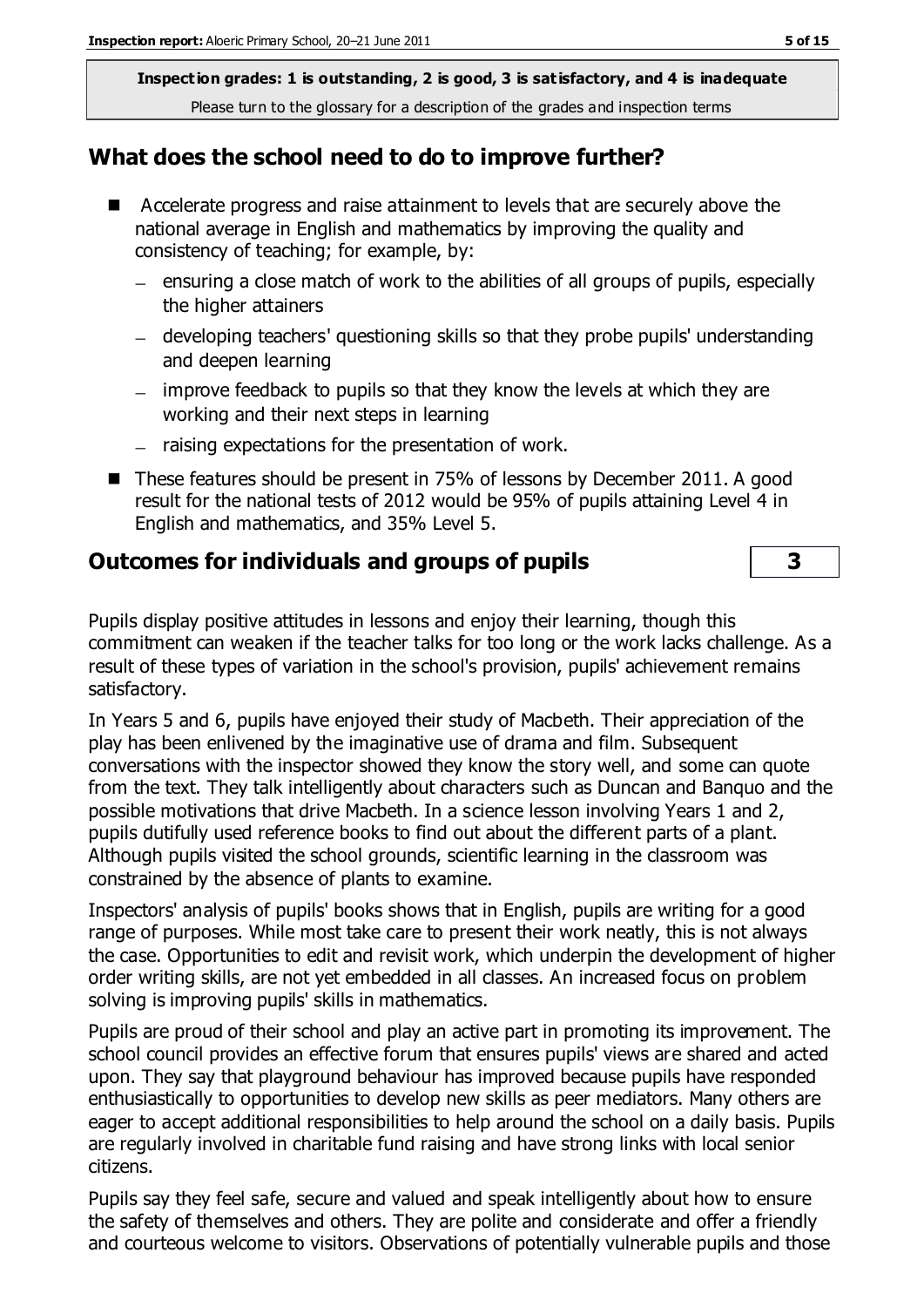with special educational needs and/or disabilities show they are cared for well, and helped to develop independence and to play a full part in the life of the school. Pupils have an excellent appreciation of what it means to live a healthy life. They talk knowledgeably about the importance of diet and exercise and offer persuasive evidence of the ways they put this into action in their own lives. They enjoy physical education lessons and pupils of all backgrounds and abilities take part in the good variety of clubs provided after school. The school has worked effectively to improve attendance to the current above-average levels and punctuality is good.

| Pupils' achievement and the extent to which they enjoy their learning                                                     |                |
|---------------------------------------------------------------------------------------------------------------------------|----------------|
| Taking into account:<br>Pupils' attainment <sup>1</sup>                                                                   |                |
| The quality of pupils' learning and their progress                                                                        | 3              |
| The quality of learning for pupils with special educational needs and/or disabilities<br>and their progress               |                |
| The extent to which pupils feel safe                                                                                      | 1              |
| Pupils' behaviour                                                                                                         | $\overline{2}$ |
| The extent to which pupils adopt healthy lifestyles                                                                       | 1              |
| The extent to which pupils contribute to the school and wider community                                                   | 1              |
| The extent to which pupils develop workplace and other skills that will contribute to<br>their future economic well-being |                |
| Taking into account:<br>Pupils' attendance <sup>1</sup>                                                                   |                |
| The extent of pupils' spiritual, moral, social and cultural development                                                   | 2              |

These are the grades for pupils' outcomes

<sup>1</sup> The grades for attainment and attendance are: 1 is high; 2 is above average; 3 is broadly average; and 4 is low

#### **How effective is the provision?**

The great majority of pupils enjoy school and make the most of what is on offer because they trust the adults who work and care for them. This is due to the excellent attention that is given to all aspects of care, guidance and support. A small breakfast club ensures all pupils start the day having had something to eat and drink. Additional adults, such as well-trained teaching assistants, make a significant impact throughout each day, supporting learning in classrooms and working effectively with individuals and small groups around the school, especially those with special educational needs and/or disabilities. Many pupils told the inspectors that they valued the weekly visits of a counsellor with whom they can discuss any worries or concerns. Strong partnerships with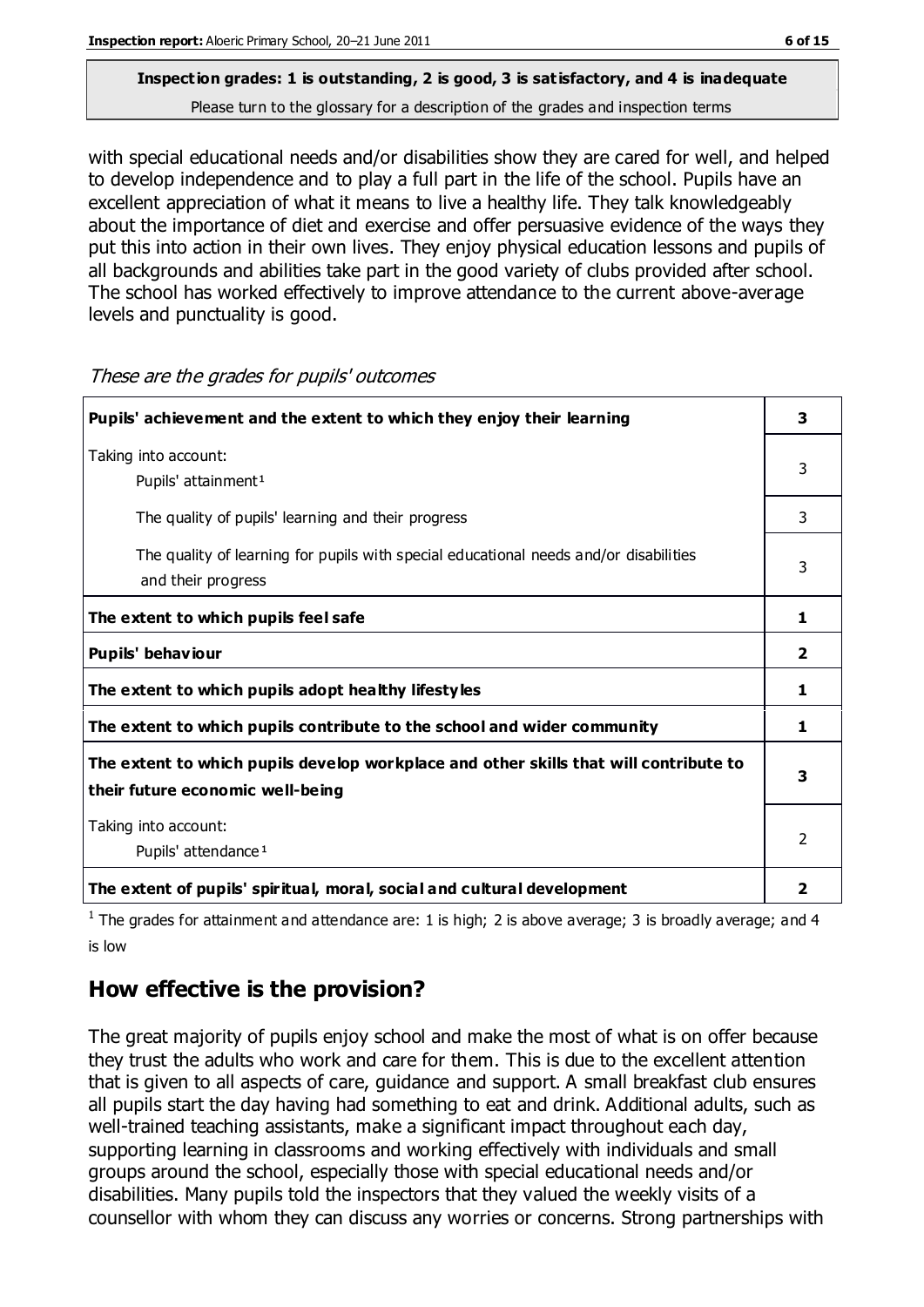a range of agencies such as health, social services and education welfare ensure prompt support for families and their children.

Although there is a core of good and occasional outstanding teaching, not enough lessons are securing good progress. Throughout the school good relationships between staff and pupils support a positive ethos for learning. In some classes teachers are swift to engage the pupils' interest through sharply focused questioning that encourages them to share their learning. Pupils' engagement in work is enhanced by good resources and opportunities for practical activity. Teachers' good knowledge of the subject and the abilities of their pupils means that the pace of learning is usually brisk. In a small minority of lessons the introductions go on for too long and pupils, though well behaved, find it hard to sustain their concentration. Although lesson plans are detailed and identify appropriate objectives, the match of work to pupils' abilities is not always sharp enough. There are only limited opportunities for pupils to pursue the investigations or independent work of which many are capable. All staff make accurate assessment of pupils' work, but not all are skilled in using this knowledge to drive forward learning. Their marking tells pupils when they have met the lesson objective but does not always tell them the level at which they are working or show them the next steps in learning. While the majority of teachers demand that work is presented neatly and corrected and improved, this is not yet consistent across the school.

The school is embarking on a review of its curriculum. While current arrangements offer a good range of learning opportunities, they lack coherence. There is a secure planning framework to ensure satisfactory coverage of the National Curriculum, but apart from English and mathematics, work is seldom securely matched to the interests, needs and abilities of individual pupils. The strength of provision lies in the wide variety of enrichment activities such as educational visits, visitors and extra-curricular clubs which have a positive impact on pupils' approaches to learning. Pupils have adequate opportunities to apply their skills of literacy, numeracy and information and communication technology in other subjects.

| The quality of teaching                                                                                    |  |
|------------------------------------------------------------------------------------------------------------|--|
| Taking into account:<br>The use of assessment to support learning                                          |  |
| The extent to which the curriculum meets pupils' needs, including, where relevant,<br>through partnerships |  |
| The effectiveness of care, guidance and support                                                            |  |

#### **How effective are leadership and management?**

Morale is high because the headteacher is successfully developing the staff team. They have responded enthusiastically to opportunities to develop leadership roles and hold a strong sense of accountability in their areas of responsibility. Individual talents and interests are encouraged, valued and shared. The leaders for English and mathematics are effective teachers with good subject knowledge. They have established an accurate view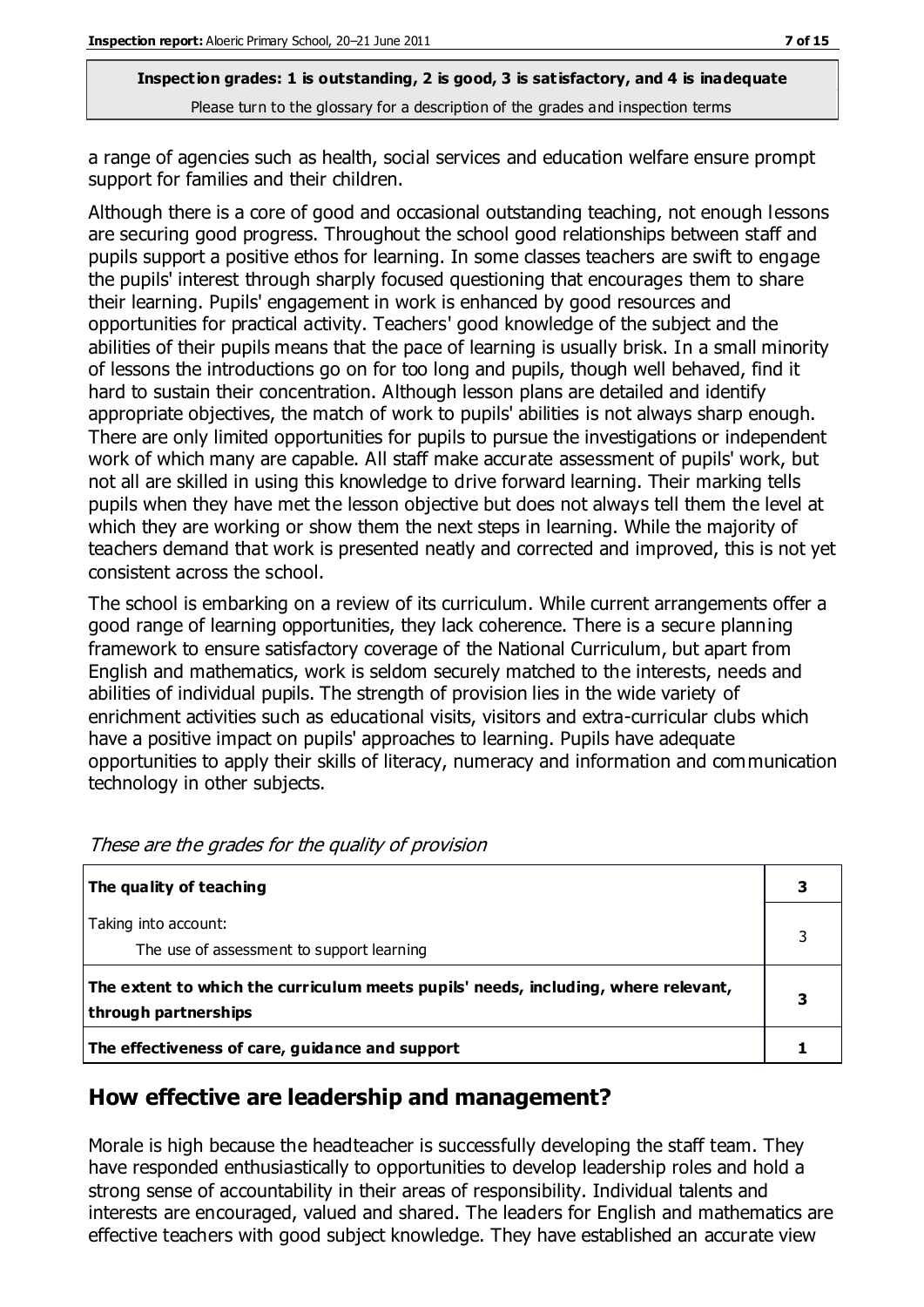# **Inspection grades: 1 is outstanding, 2 is good, 3 is satisfactory, and 4 is inadequate**

Please turn to the glossary for a description of the grades and inspection terms

of pupils' attainment and progress and the variations in provision that require improvement, though the impact of their recent actions remains at an early stage of development. The assessment tracking system enables senior leaders to identify with precision the achievements of each pupil. As a result, ambitious targets for individuals and groups systematically inform the review of pupils' progress and the performance management of staff. Analysis of the school's monitoring shows that decisive action has been taken to eliminate inadequate teaching and a programme of professional development is in place to ensure ongoing improvement.

The school has good oversight of the provision for pupils with special educational needs and/or disabilities. The teacher responsible knows the story behind their assessment data, so that if a pupil appears to be falling behind she can point to the reasons that may underpin this, as well as the action taken to help them to catch up. The support for these pupils, the improvement in boys' writing and the narrowing gap in pupils' attainment in English and mathematics are further good examples of how the school takes concerted action to promote equality of opportunity.

The governing body contains a wide range of experience and expertise. They are fully involved in the life of the school and offer good support and constructive challenge. There is regular consultation with stakeholders which confirms a groundswell of support for significant improvements in the school over the past two years. For instance, the school adopts excellent approaches to all aspects of risk assessment and the safeguarding of pupils. The headteacher and staff work productively with other agencies, such as health and education welfare, to support the specific needs of individual pupils and their families.

Plans to promote community cohesion are appropriate and reflect a secure unders tanding of its context. Initiatives to develop pupils' awareness of the diversity of the United Kingdom beyond the school and its immediate communities have as yet had only limited impact.

| The effectiveness of leadership and management in embedding ambition and driving<br><i>improvement</i>                                                           |                         |
|------------------------------------------------------------------------------------------------------------------------------------------------------------------|-------------------------|
| Taking into account:<br>The leadership and management of teaching and learning                                                                                   | 2                       |
| The effectiveness of the governing body in challenging and supporting the<br>school so that weaknesses are tackled decisively and statutory responsibilities met | $\overline{2}$          |
| The effectiveness of the school's engagement with parents and carers                                                                                             | 1                       |
| The effectiveness of partnerships in promoting learning and well-being                                                                                           | $\mathbf{2}$            |
| The effectiveness with which the school promotes equality of opportunity and tackles<br>discrimination                                                           | $\overline{\mathbf{2}}$ |
| The effectiveness of safeguarding procedures                                                                                                                     | 1                       |
| The effectiveness with which the school promotes community cohesion                                                                                              | 3                       |
| The effectiveness with which the school deploys resources to achieve value for money                                                                             | 3                       |

These are the grades for leadership and management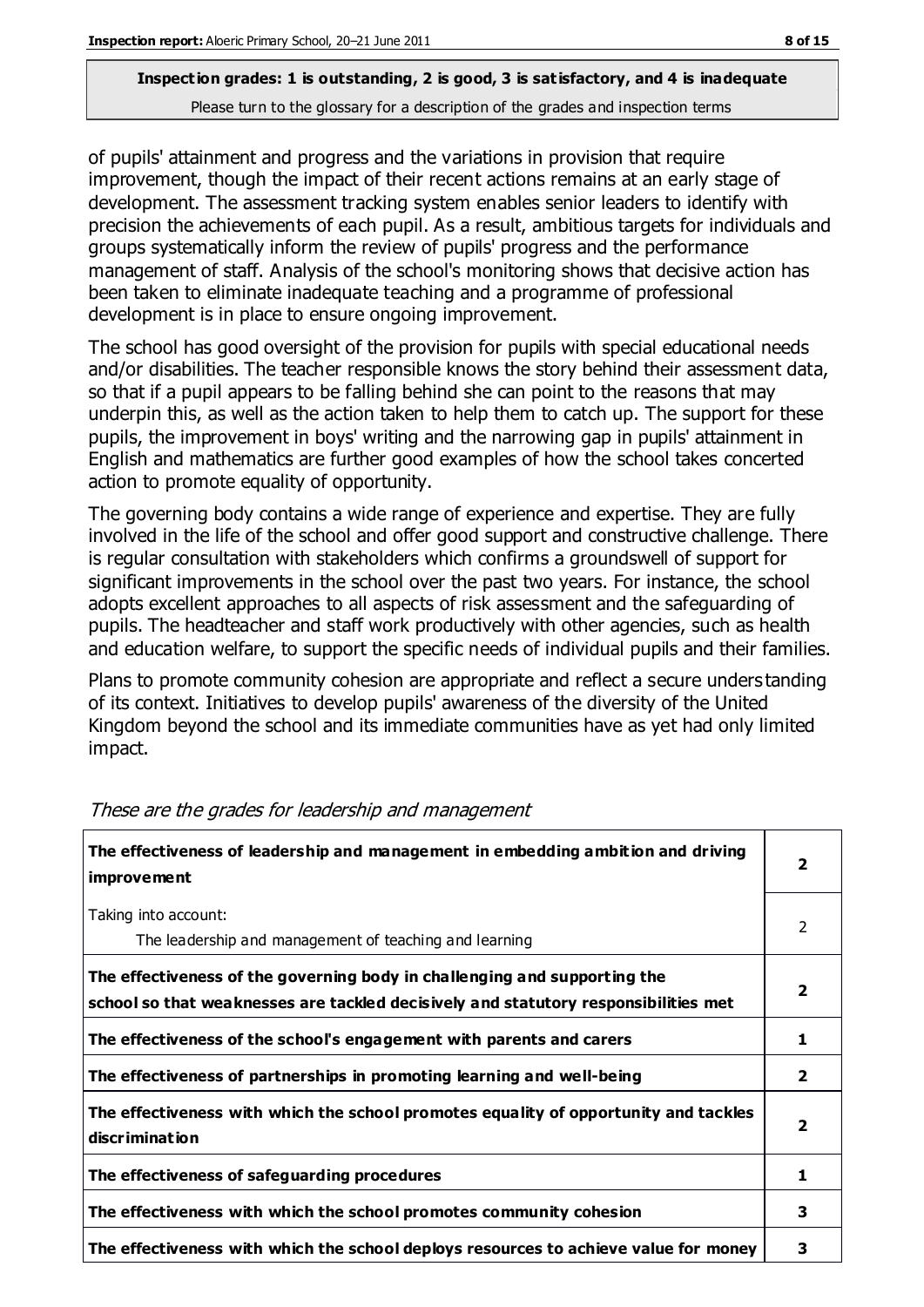#### **Early Years Foundation Stage**

Children settle swiftly into the world of school because they have close and trusting relationships with the staff. They arrive happily with their parents each morning and show great confidence in daily routines. The outstanding partnership between home and school was clearly evidenced during the inspection when parents and carers stayed with their children to help them make cards to welcome next year's class. This session also helped the children to reflect on their own past experiences and their feelings about moving to Year 1.

The data for last year's Reception children indicate that they made good progress from their starting points, which were broadly average for their age. By the end of the year the proportion working securely at average standards across the six areas of learning was slightly above the national average. The current cohort is also making good progress. The majority of pupils are working securely within and beyond age-related expectations in each of the areas of learning. Teachers ensure effective support for those children, often boys, who arrive with lower levels of communication, language and literacy so that they too make good progress.

Staff planning is thorough and detailed. It ensures a mix of adult-led and child-initiated activities. For instance, the children were fascinated to sit and talk with parents and carers from a variety of employment backgrounds, including a builder, a shepherd and a care assistant. They listened well, asked pertinent questions and learned a great deal, especially when there were artefacts to touch and talk about. Later on they made their own choices as they wrote, drew and acted out the jobs they want to do when they grow up. Children select equipment and resources and use them thoughtfully when directing their own work. They show increasing ability to work for an extended period to follow through their ideas and collaborate well with each other in both indoor and outdoor classrooms.

The Early Years Foundation Stage is led well and the staff team work well together, effectively modelling positive relationships. Close teamwork ensures assessment arrangements are thorough, but while day-to-day assessments provide a good record of what children are doing, opportunities to identify and record the next steps in learning are not firmly embedded across the classes. Individual learning journals are building a compelling picture of children's achievements across the areas of learning. These are augmented by the homeschool learning books, many of which demonstrate the positive impact of the developing partnership between home and school.

| Overall effectiveness of the Early Years Foundation Stage                             |  |
|---------------------------------------------------------------------------------------|--|
| Taking into account:<br>Outcomes for children in the Early Years Foundation Stage     |  |
| The quality of provision in the Early Years Foundation Stage                          |  |
| The effectiveness of leadership and management of the Early Years Foundation<br>Stage |  |

These are the grades for the Early Years Foundation Stage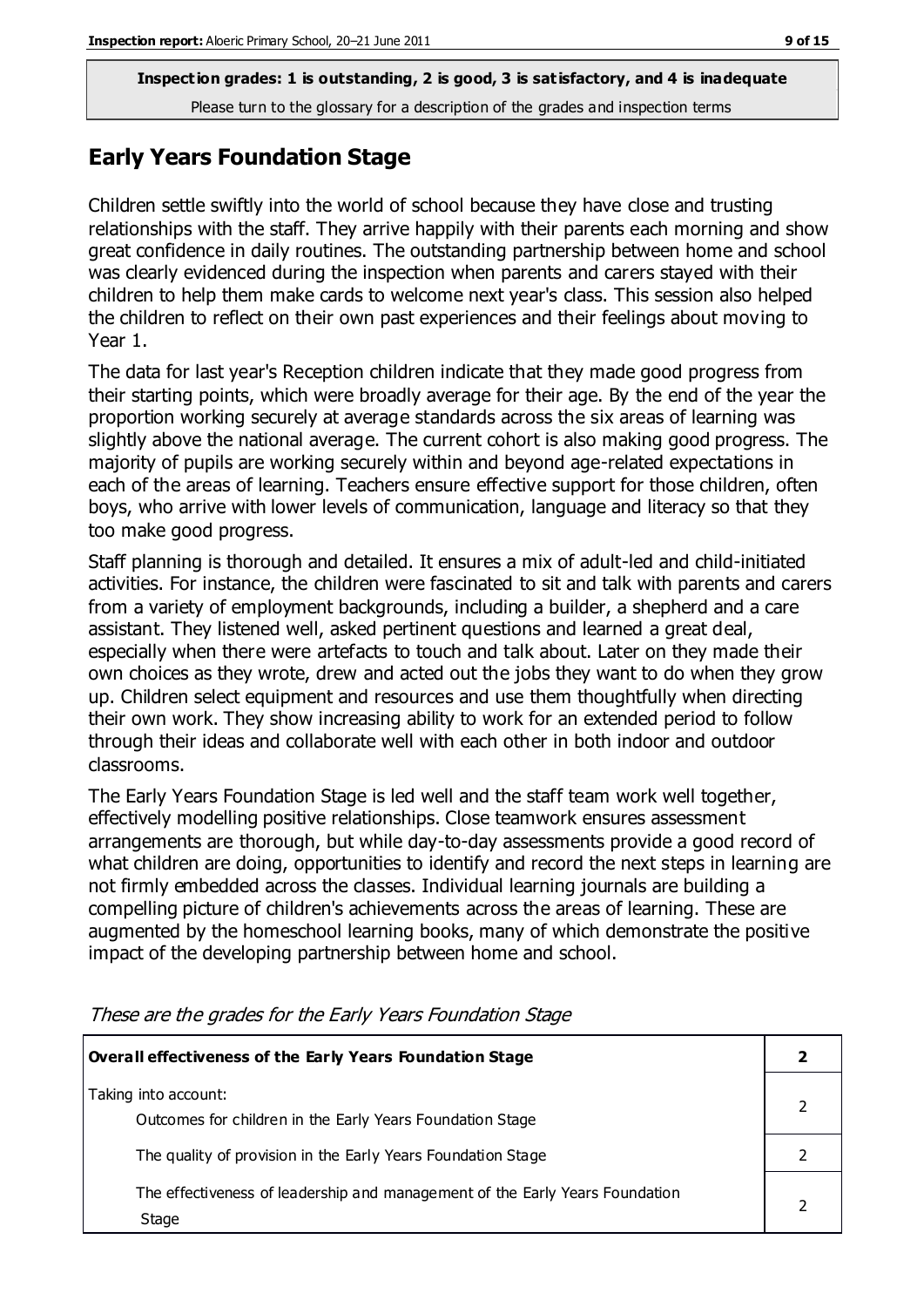#### **Views of parents and carers**

Around 29% of parents and carers returned the inspection questionnaire. The overwhelming majority of these, and also those who spoke to inspectors, are pleased with their children's experience of school, the steps it takes to keep their children safe and the quality of teaching. A few are concerned about the extent to which the school listens to concerns and complaints. Inspectors found that there are good arrangements for consultation with parents and the headteacher holds an open forum once a month at which parents and carers can speak to him directly about any issues they may have.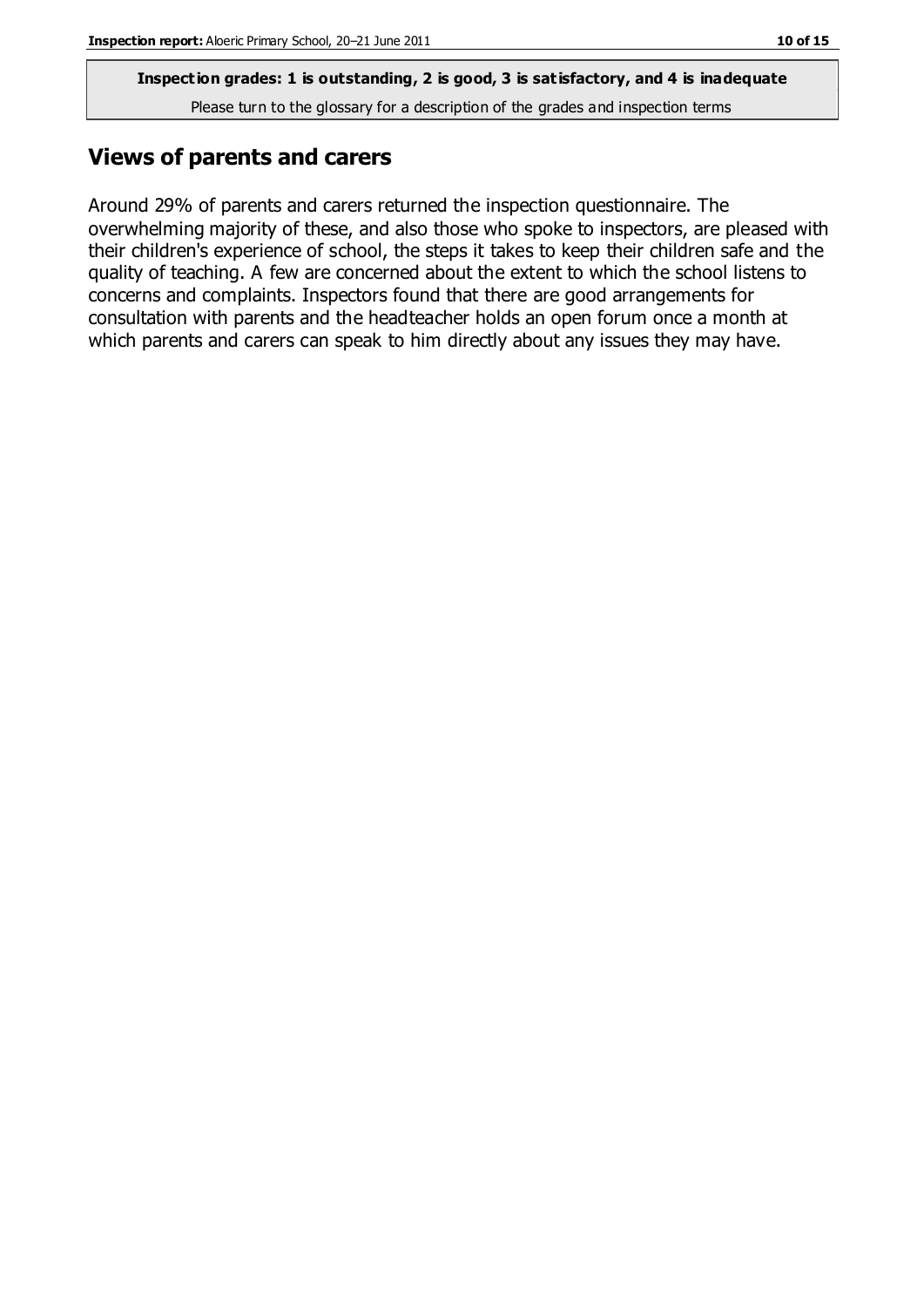#### **Responses from parents and carers to Ofsted's questionnaire**

Ofsted invited all the registered parents and carers of pupils registered at Aloeric Primary School to complete a questionnaire about their views of the school. In the questionnaire, parents and carers were asked to record how strongly they agreed with 13 statements about the school. The inspection team received 94 completed questionnaires by the end of the on-site inspection. In total, there are 323 pupils registered at the school.

| <b>Statements</b>                                                                                                                                                                                                                                       |              | <b>Strongly</b><br><b>Agree</b><br>agree |              | <b>Disagree</b> |                | <b>Strongly</b><br>disagree |              |               |
|---------------------------------------------------------------------------------------------------------------------------------------------------------------------------------------------------------------------------------------------------------|--------------|------------------------------------------|--------------|-----------------|----------------|-----------------------------|--------------|---------------|
|                                                                                                                                                                                                                                                         | <b>Total</b> | $\frac{0}{0}$                            | <b>Total</b> | $\frac{0}{0}$   | <b>Total</b>   | $\frac{0}{0}$               | <b>Total</b> | $\frac{0}{0}$ |
| My child enjoys school                                                                                                                                                                                                                                  | 48           | 51                                       | 43           | 46              | 3              | 3                           | 0            | $\mathbf 0$   |
| The school keeps my child<br>safe                                                                                                                                                                                                                       | 56           | 60                                       | 38           | 40              | 0              | 0                           | $\mathbf 0$  | $\mathbf 0$   |
| My school informs me about<br>my child's progress                                                                                                                                                                                                       | 39           | 41                                       | 46           | 49              | 4              | 4                           | $\mathbf 0$  | $\mathbf 0$   |
| My child is making enough<br>progress at this school                                                                                                                                                                                                    | 35           | 37                                       | 52           | 55              | $\overline{7}$ | $\overline{7}$              | $\mathbf 0$  | $\mathbf 0$   |
| The teaching is good at this<br>school                                                                                                                                                                                                                  | 41           | 44                                       | 50           | 53              | 0              | 0                           | $\mathbf 0$  | $\mathbf 0$   |
| The school helps me to<br>support my child's learning                                                                                                                                                                                                   | 38           | 40                                       | 48           | 51              | $\overline{7}$ | $\overline{7}$              | $\mathbf 0$  | $\mathbf 0$   |
| The school helps my child to<br>have a healthy lifestyle                                                                                                                                                                                                | 38           | 40                                       | 51           | 54              | 4              | 4                           | $\mathbf 0$  | $\mathbf 0$   |
| The school makes sure that<br>my child is well prepared for<br>the future (for example<br>changing year group,<br>changing school, and for<br>children who are finishing<br>school, entering further or<br>higher education, or entering<br>employment) | 39           | 41                                       | 50           | 53              | $\overline{2}$ | $\overline{2}$              | $\mathbf 0$  | $\mathbf 0$   |
| The school meets my child's<br>particular needs                                                                                                                                                                                                         | 38           | 40                                       | 51           | 54              | 3              | 3                           | $\mathbf 0$  | $\mathbf 0$   |
| The school deals effectively<br>with unacceptable behaviour                                                                                                                                                                                             | 29           | 31                                       | 57           | 61              | 5              | 5                           | 0            | 0             |
| The school takes account of<br>my suggestions and concerns                                                                                                                                                                                              | 27           | 29                                       | 55           | 59              | 8              | 9                           | 0            | 0             |
| The school is led and<br>managed effectively                                                                                                                                                                                                            | 38           | 40                                       | 51           | 54              | 3              | 3                           | $\mathbf 0$  | $\mathbf 0$   |
| Overall, I am happy with my<br>child's experience at this<br>school                                                                                                                                                                                     | 41           | 44                                       | 52           | 55              | $\mathbf{1}$   | $\mathbf{1}$                | $\mathbf 0$  | $\mathbf 0$   |

The table above summarises the responses that parents and carers made to each statement. The percentages indicate the proportion of parents and carers giving that response out of the total number of completed questionnaires. Where one or more parents and carers chose not to answer a particular question, the percentages will not add up to 100%.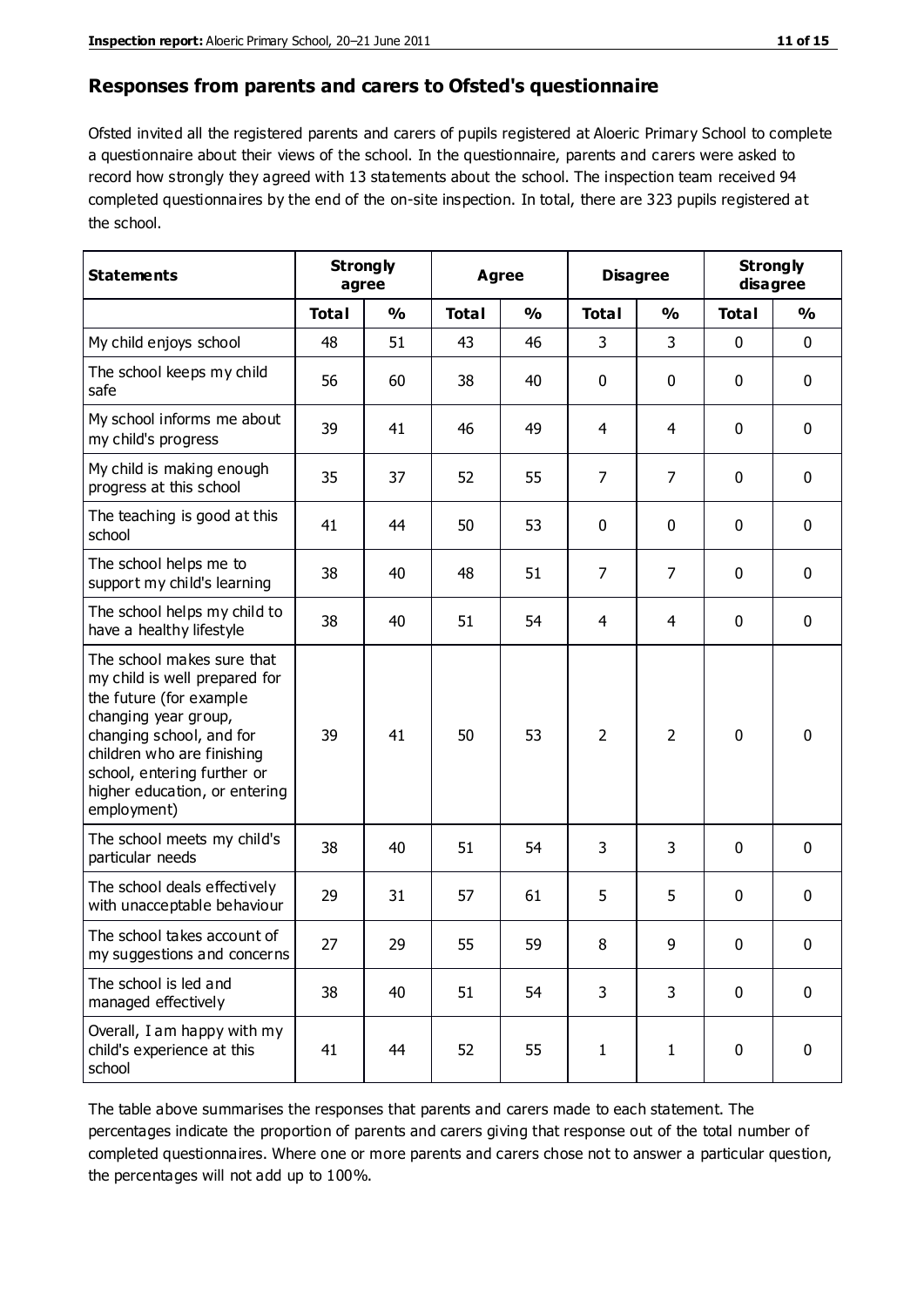### **Glossary**

| Grade   | <b>Judgement</b> | <b>Description</b>                                                                                                                                                                                                            |
|---------|------------------|-------------------------------------------------------------------------------------------------------------------------------------------------------------------------------------------------------------------------------|
| Grade 1 | Outstanding      | These features are highly effective. An outstanding school<br>provides exceptionally well for all its pupils' needs.                                                                                                          |
| Grade 2 | Good             | These are very positive features of a school. A school that<br>is good is serving its pupils well.                                                                                                                            |
| Grade 3 | Satisfactory     | These features are of reasonable quality. A satisfactory<br>school is providing adequately for its pupils.                                                                                                                    |
| Grade 4 | Inadequate       | These features are not of an acceptable standard. An<br>inadequate school needs to make significant improvement<br>in order to meet the needs of its pupils. Ofsted inspectors<br>will make further visits until it improves. |

#### **What inspection judgements mean**

#### **Overall effectiveness of schools**

|                       | Overall effectiveness judgement (percentage of schools) |      |                     |                   |
|-----------------------|---------------------------------------------------------|------|---------------------|-------------------|
| <b>Type of school</b> | <b>Outstanding</b>                                      | Good | <b>Satisfactory</b> | <b>Inadequate</b> |
| Nursery schools       | 46                                                      | 48   | 6                   |                   |
| Primary schools       | 6                                                       | 47   | 40                  | 7                 |
| Secondary schools     | 12                                                      | 39   | 38                  | 11                |
| Sixth forms           | 13                                                      | 42   | 41                  | 3                 |
| Special schools       | 28                                                      | 49   | 19                  | 4                 |
| Pupil referral units  | 14                                                      | 45   | 31                  | 10                |
| All schools           | 10                                                      | 46   | 37                  |                   |

New school inspection arrangements were introduced on 1 September 2009. This means that inspectors now make some additional judgements that were not made previously.

The data in the table above are for the period 1 September 2010 to 31 December 2010 and are consistent with the latest published official statistics about maintained school inspection outcomes (see **[www.ofsted.gov.uk](http://www.ofsted.gov.uk/)**).

The sample of schools inspected during 2010/11 was not representative of all schools nationally, as weaker schools are inspected more frequently than good or outstanding schools.

Percentages are rounded and do not always add exactly to 100.

Sixth form figures reflect the judgements made for the overall effectiveness of the sixth form in secondary schools, special schools and pupil referral units.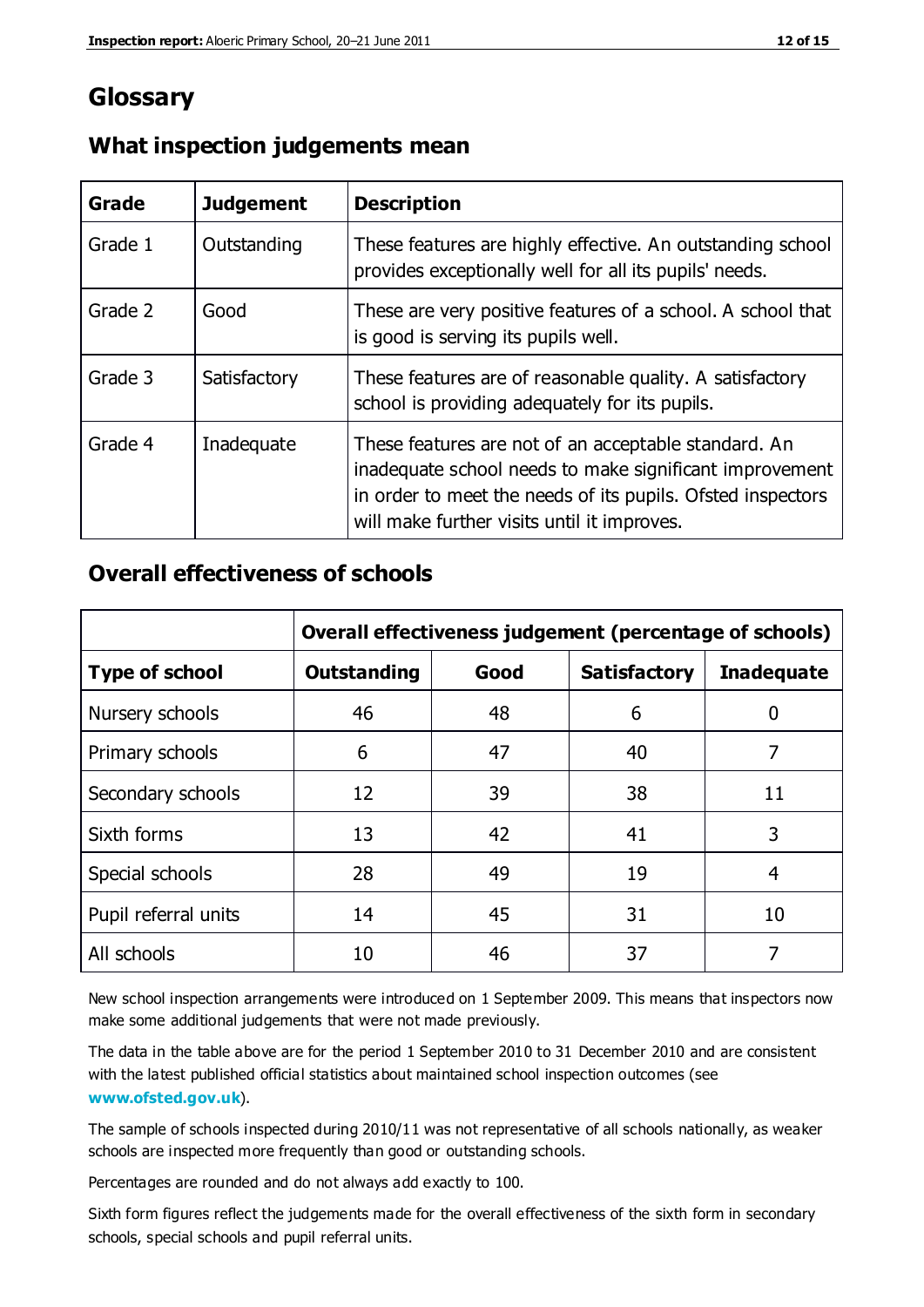## **Common terminology used by inspectors**

| Achievement:               | the progress and success of a pupil in their learning,<br>development or training.                                                                                                                                                          |  |
|----------------------------|---------------------------------------------------------------------------------------------------------------------------------------------------------------------------------------------------------------------------------------------|--|
| Attainment:                | the standard of the pupils' work shown by test and<br>examination results and in lessons.                                                                                                                                                   |  |
| Capacity to improve:       | the proven ability of the school to continue<br>improving. Inspectors base this judgement on what<br>the school has accomplished so far and on the quality<br>of its systems to maintain improvement.                                       |  |
| Leadership and management: | the contribution of all the staff with responsibilities,<br>not just the headteacher, to identifying priorities,<br>directing and motivating staff and running the school.                                                                  |  |
| Learning:                  | how well pupils acquire knowledge, develop their<br>understanding, learn and practise skills and are<br>developing their competence as learners.                                                                                            |  |
| Overall effectiveness:     | inspectors form a judgement on a school's overall<br>effectiveness based on the findings from their<br>inspection of the school. The following judgements,<br>in particular, influence what the overall effectiveness<br>judgement will be. |  |
|                            | The school's capacity for sustained<br>improvement.                                                                                                                                                                                         |  |
|                            | Outcomes for individuals and groups of pupils.                                                                                                                                                                                              |  |
|                            | The quality of teaching.                                                                                                                                                                                                                    |  |
|                            | The extent to which the curriculum meets<br>pupils' needs, including, where relevant,<br>through partnerships.                                                                                                                              |  |
|                            | The effectiveness of care, guidance and<br>support.                                                                                                                                                                                         |  |
| Progress:                  | the rate at which pupils are learning in lessons and<br>over longer periods of time. It is often measured by<br>comparing the pupils' attainment at the end of a key                                                                        |  |

stage with their attainment when they started.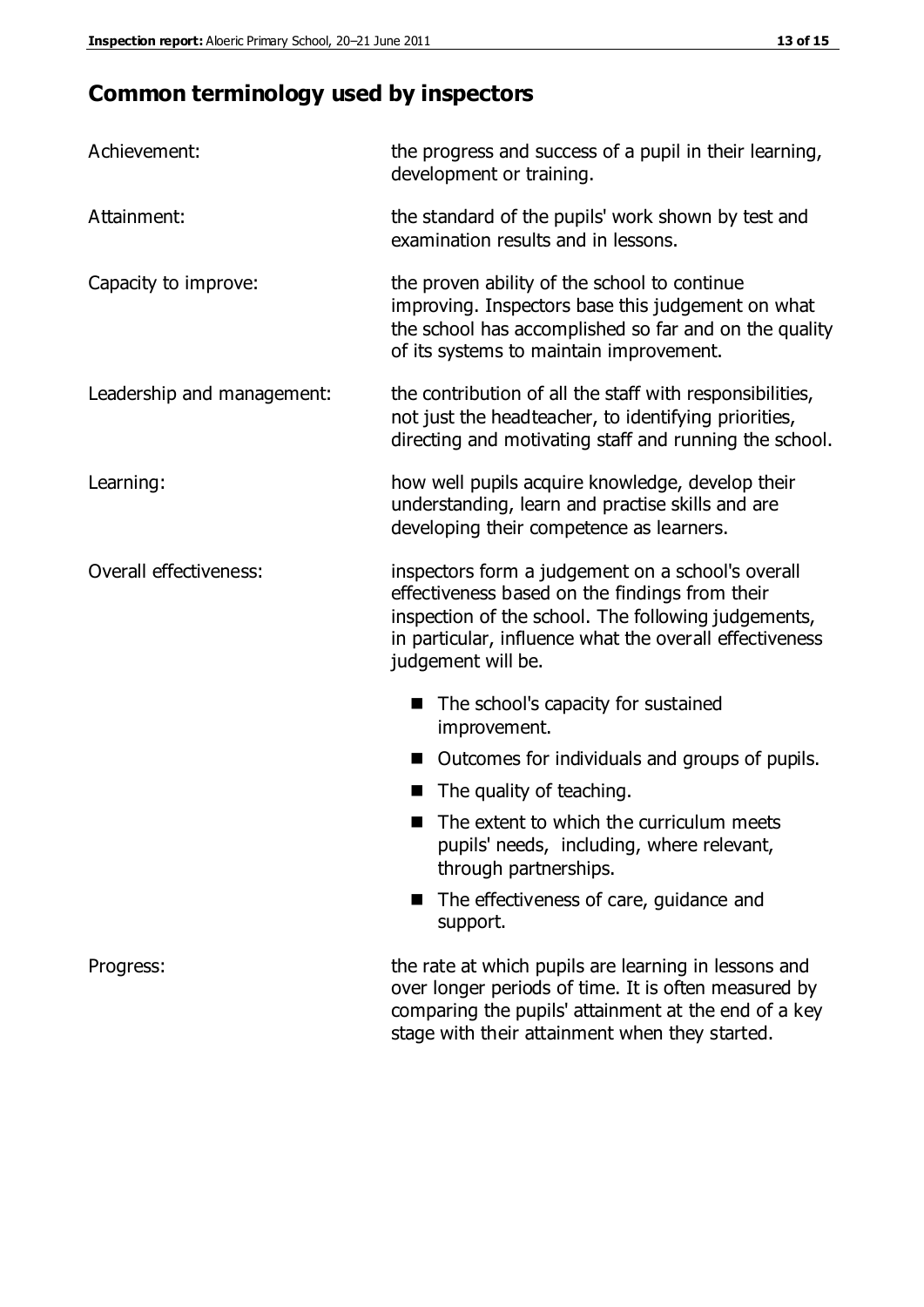#### **This letter is provided for the school, parents and carers to share with their children. It describes Ofsted's main findings from the inspection of their school.**

23 June 2011

#### Dear Pupils

#### **Inspection of Aloeric Primary School, Melksham SN12 6HN.**

Thank you very much for your polite and friendly welcome during the recent inspection of your school. It was a pleasure to meet you all. Your questionnaires and conversations with the inspectors were extremely useful in helping us to find out about your school. You know a great deal about how to keep each other safe and healthy, and the way you are putting this into practice is outstanding. You told us you enjoy school and we could see that in most lessons and in much of your work. We found that your school is providing you with a satisfactory quality of education. However, there are one or two things we want to happen that will make your school even better. Over the past few years your results in the national tests for English and mathematics have been 'average.' We want you to make sure that the results at Aloeric are always better than the national average, (your teachers can help you check this!)

In order to achieve this we have asked the teachers to help you make faster progress, by:

- setting you more challenging work
- asking you questions that make you think hard and discuss
- making sure you know how well you are doing in your work and what you have to do to improve
- $\blacksquare$  encouraging you to present your work neatly.

In the meantime the headteacher and staff, with the help of the governors and your parents and carers, are going to keep a close eye on how things are going. Together you can make your school not just satisfactory, but good.

Yours sincerely

Hugh Protherough

Lead Inspector